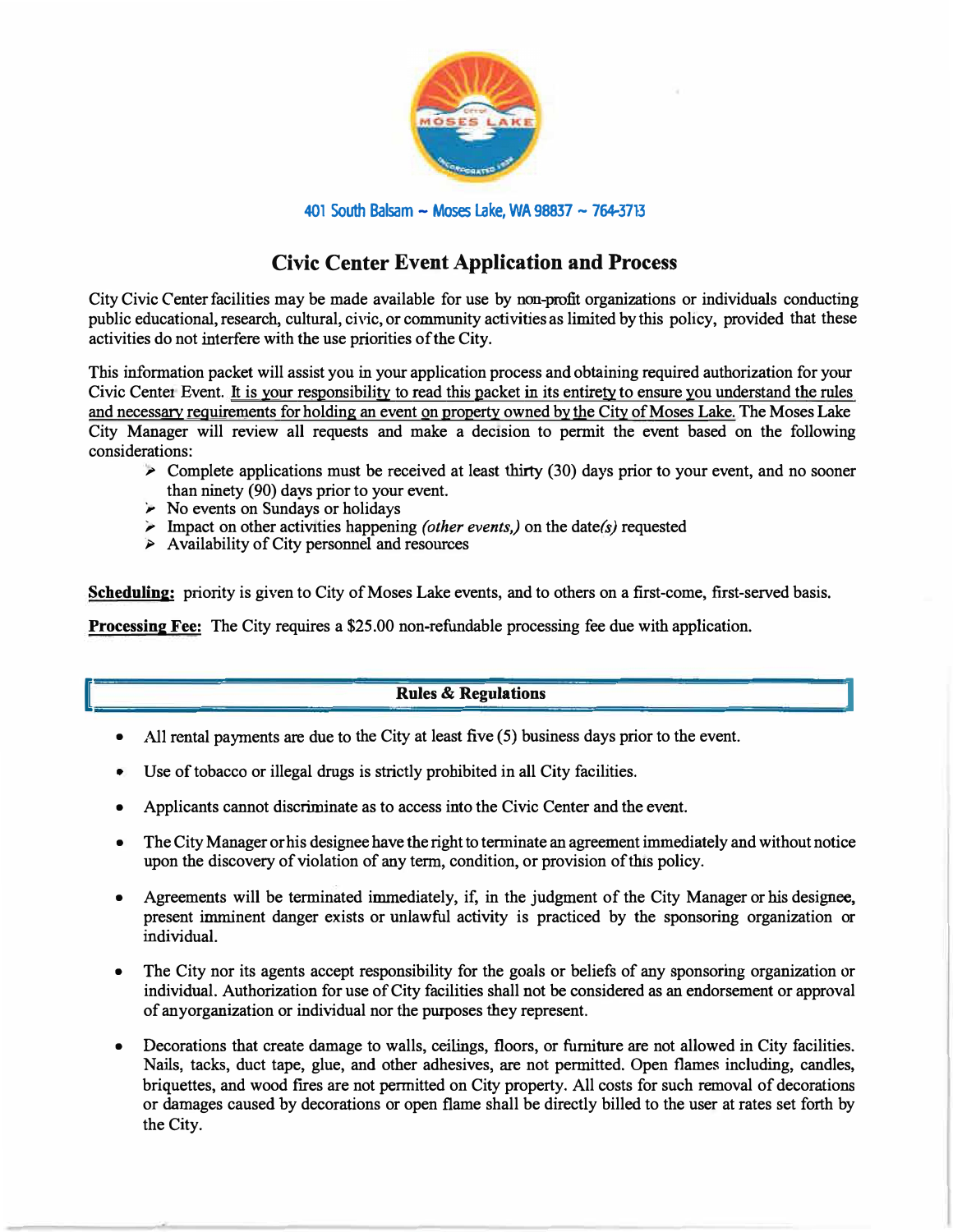### **Rules & Regulations, Continued**

- The City does not provide IT/Technical support for events. Applicants must provide their own technical support and equipment, other than equipment items listed in the fee list.
- In the event of damage or loss of City property, the applicant must accept the City's estimate of  $\bullet$ replacement/repair and pay all costs associated therein within thirty (30) days. The City is not responsible for property lost by individuals or groups using City facilities.
- Users shall also be responsible for all collection, attorney, insurance, or any other fees associated with the collection of payment in regard to use of City facilities, equipment, or staff.
- Any exceptions to this policy can be made upon the sole discretion of the City Manager or his designee.

### **Application Process**

If you would like to apply for a Civic Center Event Permit, you will need to submit a completed application to the Moses Lake Administration Department a minimum of thirty (30) days prior to your event, and no sooner than ninety (90) days prior to the event. Applications submitted less than 30 days prior to the event may be denied or subject to additional review fees.

Applications may be submitted to the Civic Center during business hours, by mail, or by email to Igunderson@cityofml.com. Questions can be directed to Lia Gunderson at lgunderson@cityofml.com or 509-764-3713.

### The application must be accompanied by:

- $\bullet$ The \$25.00 non-refundable application processing fee
- A map and/or drawing of the event setup in each room used (in  $8\frac{1}{2}$ " x 11" or  $8\frac{1}{2}$ " x 14" standard format)  $\bullet$
- A letter describing your event in detail.
- Additional documentation may be required as outlined in the "Additional Requirements" section  $\bullet$ depending on the components of your event
- Proof of liability insurance must be submitted to City Administration a minimum of thirty (30) days prior to the event. Insurance coverage must be in the amount of at least one million dollars  $(1,000,000)$ (combined single limits per occurrence), two million dollars (\$2,000,000) aggregate naming the City of Moses Lake as additional insured is required prior to application approval. *Proof must include BOTH a* Certificate of Insurance document and an Additional Insured Endorsement document specifically listing the City of Moses Lake as additional insured for the event.

Please type or print information on application clearly and attach additional sheets as necessary. If we are unable to reach you because your contact information is illegible, we will not be able to approve your event. The City Manager shall approve or disapprove a permit application and establish the conditions for an approved application.

The City will approve and determine the need for any reimbursement or payment necessary to cover costs incurred by the City for staffing, equipment, or special services not normally provided by the City, as well as the need for any bond, damage deposit, or additional liability insurance arising from any potential hazards associated with the conduct of the event. Any such fees, bond, damage deposit, or additional liability insurance shall be provided by the applicant prior to the issuance of the permit. If additional unanticipated costs are incurred by the City resulting from the event, the applicant shall reimburse the City for such costs within thirty (30) days. If the City Manager approves your event as set forth in your initial submission packet, approval will be contingent upon receiving valid proof of insurance as stated above. If valid proof of insurance, as outlined, is not received your event cannot be held on City property.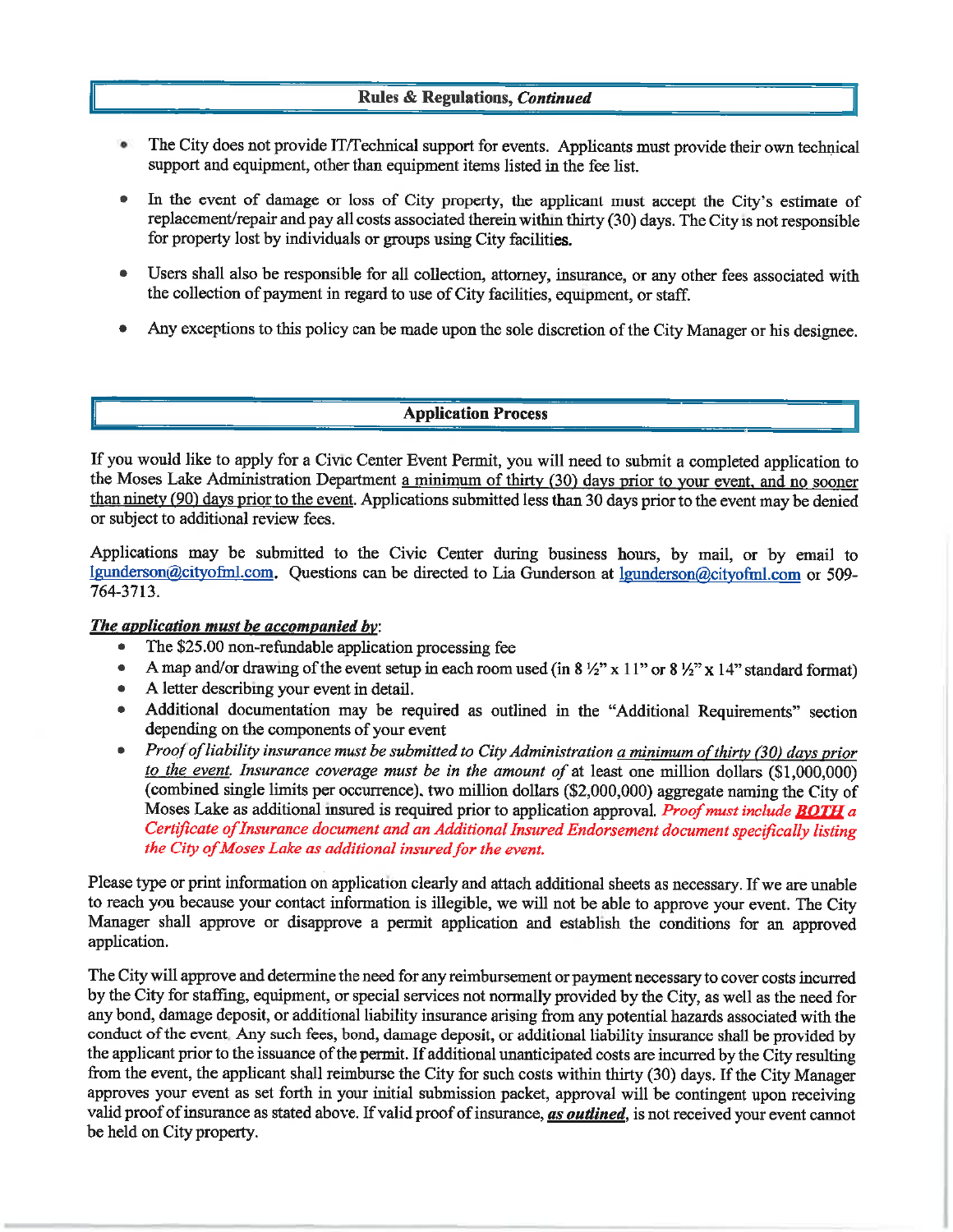### **Application Process. Continued**

Please be advised it is not the responsibility of City staff to follow up with you to ensure you submit proof of insurance in a timely manner. If proof is not received, as outlined, it is required by the City Attorney and the City Manager to deny your event, even if you have advertised the event to the public. Any and all costs associated with the cancellation of the event will be the sole responsibility of applicant and/or event sponsor.

Submittal of this application in no way constitutes the City of Moses Lake's approval of the event. Permits are issued at the discretion of the Moses Lake City Manager upon thorough application review. The City of Moses Lake reserves the right to reject any Civic Center Event Permit Application for any reason. Please be advised that any misrepresentation in the application or deviation from the final agreed upon event and operation described herein may result in the immediate revocation of the permit.

Applications for Events at City facilities do not become effective until after the City Manager or his designee. approves the agreement. No publicity shall be released until a signed copy of the agreement is returned to the sponsoring organization or individual. Publicity for all non-City sponsored events must include the name of the sponsoring organization or individual. This publicity must not be structured so as to imply City of Moses Lake sponsorship.

### **Additional Requirements**

Any additions, such as listed below, must be approved by the City Manager or his designee in advance. A Civic Center Event Permit does not negate the additional requirements of obtaining the proper Health, Alcohol, and/or Vendor permits for an event. You will be responsible to contact the relevant agencies for other specific permits and/or licenses as listed below, if first approved by City Manager.

#### **Alcohol**

Alcohol is prohibited in the City of Moses Lake Civic Center unless approved by the City Manager, and a valid banquet permit has been issued. Applicant(s) must apply for and be granted a banquet permit to serve alcohol at an event on public property. Washington State Liquor and Cannabis Board (WSLCB) has authority over issuance of banquet permits. See: https://lcb.wa.gov/licensing/banquet-permits. All necessary documents must then be submitted to the City Administration at least thirty (30) days prior to the event. The documents can be mailed to City Administration, PO Box 1579. Moses Lake, WA 98837, emailed to lounderson@cityofml.com, or they can be delivered by hand to the Administration office located at 401 S. Balsam, Moses Lake, Washington.

#### Food/ Caterer

Required permits must be obtained and displayed for food preparation, handling and distribution. If an event is being catered by a food establishment, the food establishment is responsible for obtaining a food permit for the event. If you or your organization is providing food, you will need to contact the Grant County Health District at (509) 754-6060 to find out what, if any, type of food permit is required for your event. See Selling of Goods or Services/Vendors below if food or merchandise will be sold at the event.

#### **Selling of Goods or Services/Vendors**

Any time a vendor or individual will be accepting money for merchandise or services, the applicant will need to notify City Administration and submit a written request. The letter should be addressed to City Manager, PO Box 1579, Moses Lake, WA 98837. The letter can also be emailed to <u>lgunderson@cityofml.com</u>, or delivered by hand to the Administration office, located at 401 S. Balsam Street. A percentage of all gross commercial sales (food, beverages, admission fees, souvenirs, goods and services) on City of Moses Lake property must be remitted to the Administration office of the City of Moses Lake within 10 days following the event. Non-profit organizations must submit proof of 501(c)(3) or (c)(6) tax-exempt status from the Internal Revenue Service. A Concessionaire Agreement must be signed prior to the event.

Applicant will be required to obtain any required city, county, or state permits and to meet and abide by any local and state regulations and laws. All related costs associated with the above will be covered by the user.

Applicant is required to clean up the area of use at the end of the reservation period. Failure to clean up may result in the applicant being charged for the City's staff time at overtime rates for any additional cleanup performed by the City.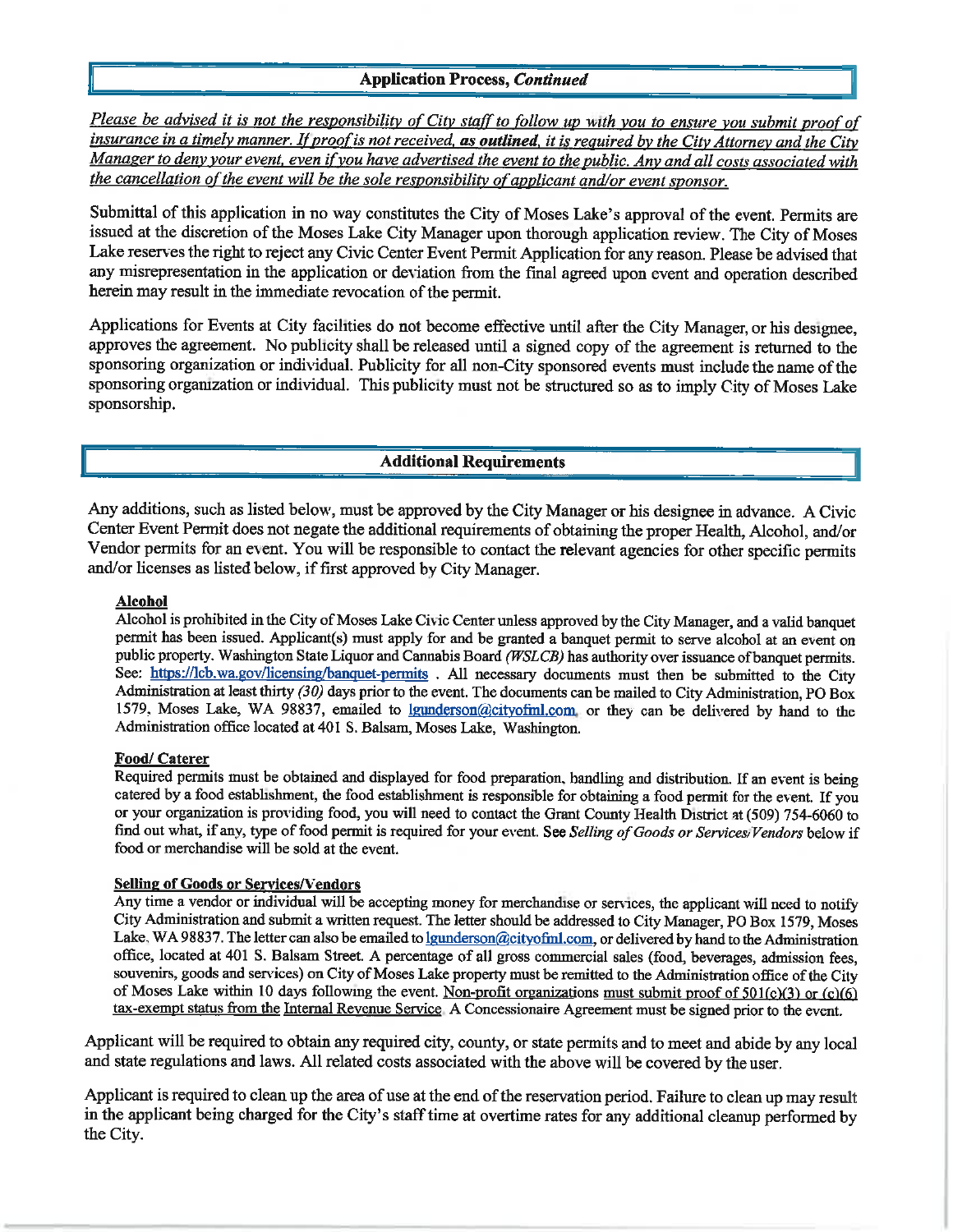### **Additional Requirements, Continued**

Applicant shall be responsible for damage and/or loss of City property and will be charged the entire cost of repair or replacement, including any labor expenses.

City furniture or equipment shall not be moved from rooms or buildings to which they belong except by authorized City personnel, and such removal shall be previously arranged.

### **Grounds for Permit Denial**

Reasons for denying a permit include, but are not limited to:

- City scheduling conflicts.
- Insufficient notice.
- Lack of proof of adequate insurance in the timeline specified.
- $\blacklozenge$  Incomplete and/or inadequate information on application.

### **Civic Center Event Insurance Requirements**

### \*PLEASE GIVE THIS LIST OF INSURANCE REQUIREMENTS AND THE INSURANCE DOCUMENT **SAMPLES TO YOUR INSURANCE AGENT**

The Applicant shall procure and maintain for the duration of the use or rental period insurance against claims for injuries to persons or damage to property which may arise from or in connection with the use of the facilities and the activities of the Applicant and his or her guests, representatives, volunteers, and employees.

Applicant's maintenance of insurance as required by the agreement shall not be construed to limit the liability of the Applicant to the coverage provided by such insurance, or otherwise limit the City's recourse to any remedy available at law or in equity.

As required by the City Manager, the applicant/permittee shall provide the City with proof of insurance as follows:

General Liability insurance shall be at least as broad as Insurance Services Office (ISO) occurrence form CG 00 01 covering premises, operations, products-completed operations and contractual liability. The City shall be named as an additional insured on Applicant's General Liability insurance policy using ISO Additional Insured-Managers or Lessors of Premises Form CG 20 11 or an endorsement providing at least as broad coverage. The General Liability insurance shall be written with limits no less than \$1,000,000 each occurrence, \$2,000,000 general aggregate. Applicant shall be the sole named insured, other than the City as an additional named insured.

The insurance policy shall contain, or be endorsed to contain that the Applicant's insurance coverage shall be primary insurance as respect the City. Any insurance, self-insurance, or self-insured pool coverage maintained by the City shall be excess of the Applicant's insurance and shall not contribute with it.

If the Applicant maintains higher insurance limits than the minimums shown above, the City shall be insured for the full available limits of Commercial General and Excess or Umbrella liability maintained by the Applicant, irrespective of whether such limits maintained by the Applicant are greater than those required by this contract or whether any certificate of insurance furnished to the City evidences limits of liability lower than those maintained by the Applicant.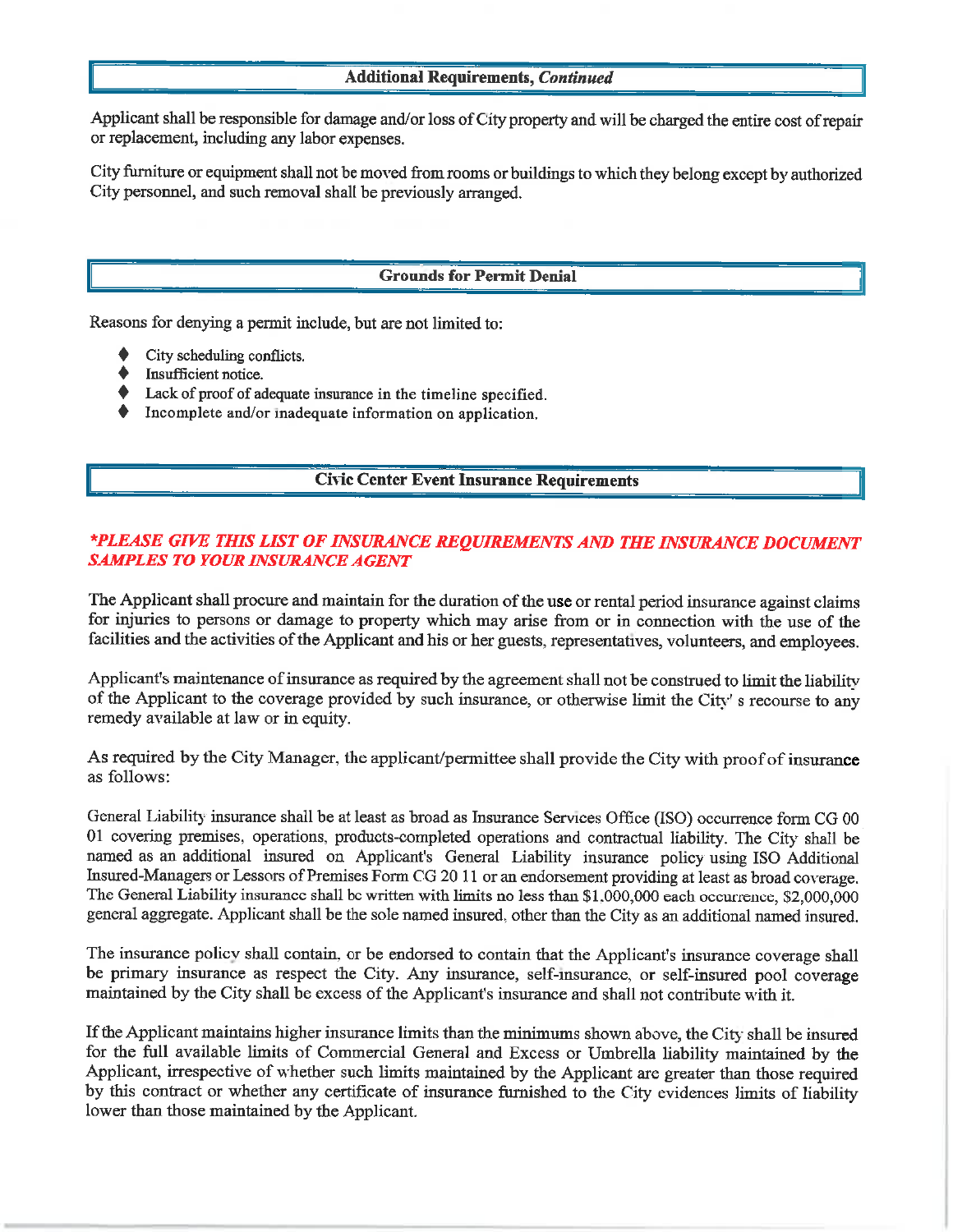### **Civic Center Event Insurance Requirements, Continued**

The Applicant shall provide a certificate of insurance evidencing the required insurance before using the Premises.

Insurance is to be placed with insurers with a current A.M. Best rating of not less than A: VII and is licensed to do business in the State of Washington.

If food or nonalcoholic beverages are sold or served at the event, the policy must also include an endorsement for product liability. If alcoholic beverages are sold or served at the event. Applicant shall procure and maintain for the duration of the agreement Liquor Liability insurance in the amount of \$1,000,000 each occurrence. The City is to be named as an additional insured on Liquor Liability insurance. Host liquor liability coverage may be substituted when alcohol is consumed and not sold on premises with the prior written approval of the City.

If the event involves athletic or other types of active participants, the General Liability insurance shall include coverage for participant liability with limits of not less than \$1,000,000 per occurrence. If vehicles are used for other than nominal and standard commute purposes, a policy of business automobile liability, on an insurance industry standard form or equivalent including coverage for owned, non-owned, leased or hired vehicles, or equivalent coverage. This is required in the event any vehicle will be used on City property, including set up and take down of the event. The City Manager or the City's Risk Manager may require additional endorsements or higher limits depending upon the proposed activity.

If your event includes other participatory organizations, entities, or persons who are not covered under your insurance policies, those other participatory organizations, entities, and persons must provide proof of their own insurance in the same types, amounts, and coverages as set forth above.

Certificates of insurance shall be submitted to the City for approval directly from the insuring agency via postal mail, fax, or email. All policies shall be written for a period not less than twenty-four (24) hours prior to the event and extending for a period not less than twenty-four (24) hours following the completion of the event, and shall contain a provision prohibiting cancellation of the policy except upon thirty (30) days written notice to the City. Acceptability of Insurance, including coverage types and limits, is subject to approval by the City's Risk Administrator.

The above-noted insurance documents must be submitted to the City Administration Office by the insuring agency not less than 30 days prior to your event. A COPY OF THESE INSURANCE REOUIREMENTS IS INCLUDED AS A SEPARATE PAGE AT THE END OF THIS PACKET; PLEASE PROVIDE YOUR INSURANCE AGENT WITH THAT COPY TO ENSURE YOU ARE FURNISHING THE NECESSARY INSURANCE COVERAGE. FAILURE TO FURNISH THE REQUIRED INSURANCE WILL RESULT IN REJECTION OF YOUR APPLICATION AND TERMINATION OF YOUR EVENT.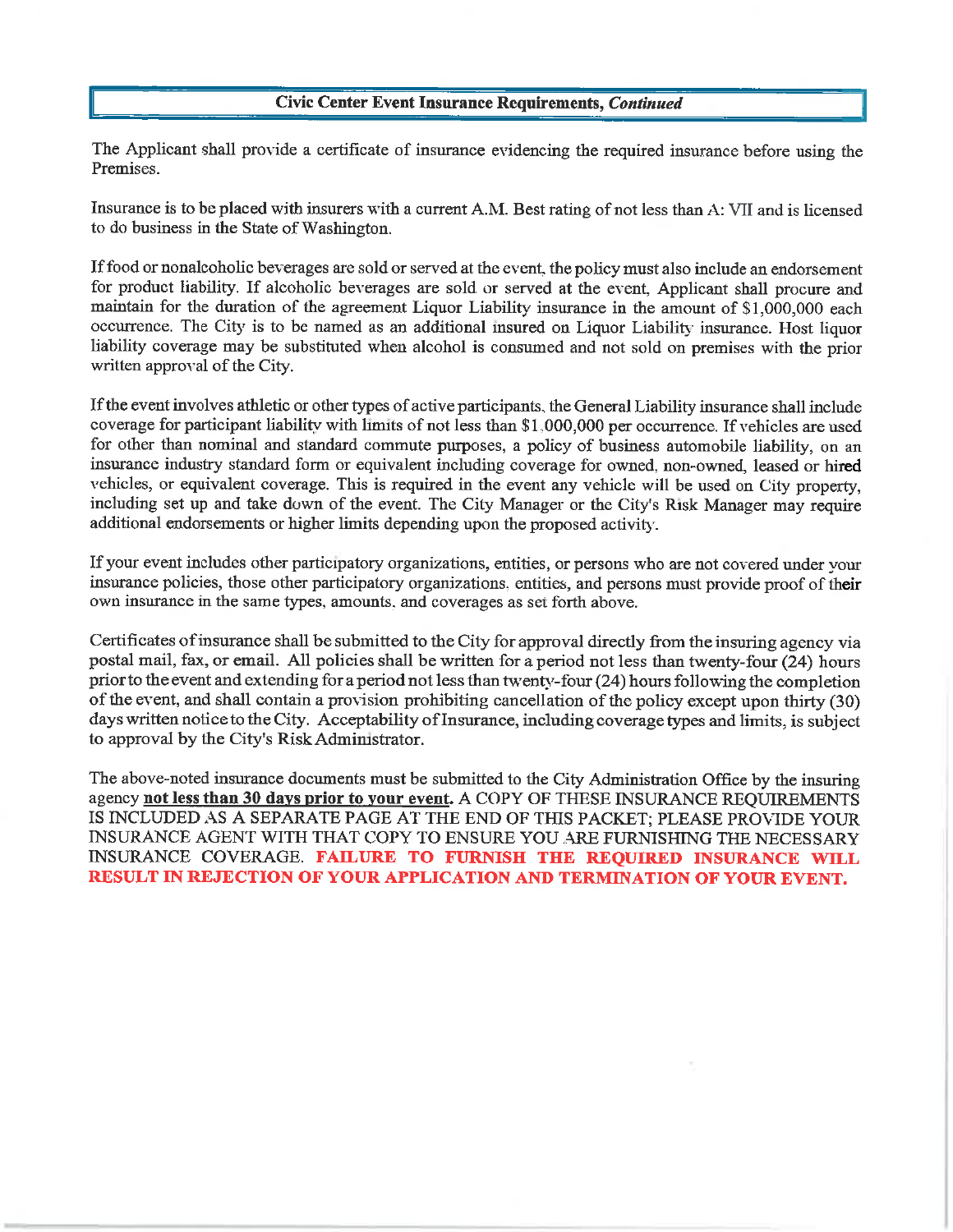| ACC                                                                                                                                  | DATE (MINIDDAYYY)<br><b>CERTIFICATE OF LIABILITY INSURANCE</b><br>01/01/2017<br>THIS CERTIFICATE IS ISSUED AS A MATTER OF INFORMATION ONLY AND CONFERS NO RIGHTS UPON THE CERTIFICATE HOLDER THIS                                                                                                                                                                  |  |  |  |
|--------------------------------------------------------------------------------------------------------------------------------------|--------------------------------------------------------------------------------------------------------------------------------------------------------------------------------------------------------------------------------------------------------------------------------------------------------------------------------------------------------------------|--|--|--|
| REPRESENTATIVE OR PRODUCER, AND THE CERTIFICATE HOLDER.                                                                              | CERTIFICATE DOES NOT AFFIRMATIVELY OR NEGATIVELY AMEND, EXTEND OR ALTER THE COVERAGE AFFORDED BY THE POLICIES<br>BELOW. THIS CERTIFICATE OF INSURANCE DOES NOT CONSTITUTE A CONTRACT BETWEEN THE ISSUING INSURER(S), AUTHORIZED                                                                                                                                    |  |  |  |
| certificate holder in lieu of such endorsement(s).                                                                                   | IMPORTANT: If the certificate holder is an ADDITIONAL INSURED, the policy(iss) must be endorsed. If SUBROGATION IS WAIVED, subject to the<br>terms and conditions of the policy, certain policies may require an endorsement. A statement on this certificate does not confer rights to the                                                                        |  |  |  |
| <b>PRODUCER</b><br>Insurance Agent/Broker Name<br><b>Street Address</b>                                                              | <b>CONTACT Insurance Contact Name</b><br>PHONE<br>LAC. No. Exil: Phone Number<br>E.M.All.<br>ADDRESS: Street Address, City, State and Zip Code<br>FAX<br>(A/C, No): Fax Number                                                                                                                                                                                     |  |  |  |
| City, State and Zip Code                                                                                                             | <b>INSURER(5) AFFORDING COVERAGE</b><br><b>NAIC #</b>                                                                                                                                                                                                                                                                                                              |  |  |  |
| <b>INSURED</b>                                                                                                                       | NSURER A: Name of Insurance Company<br>Enter NAIC #                                                                                                                                                                                                                                                                                                                |  |  |  |
| <b>Your Organization</b><br><b>Street Address</b>                                                                                    | <b>INSURER B:</b><br><b>INSURER C</b>                                                                                                                                                                                                                                                                                                                              |  |  |  |
| City, State and Zip Code                                                                                                             | <b>INSURER O:</b>                                                                                                                                                                                                                                                                                                                                                  |  |  |  |
|                                                                                                                                      | <b>INSURERE</b>                                                                                                                                                                                                                                                                                                                                                    |  |  |  |
| <b>COVERAGES</b><br><b>CERTIFICATE NUMBER:</b>                                                                                       | <b>INSURER F</b><br><b>REVISION NUMBER:</b>                                                                                                                                                                                                                                                                                                                        |  |  |  |
| EXCLUSIONS AND CONDITIONS OF SUCH POLICIES. LIMITS SHOWN MAY HAVE BEEN REDUCED BY PAID CLAIMS.                                       | THIS IS TO CERTIFY THAT THE POLICIES OF INSURANCE LISTED BELOW HAVE BEEN ISSUED TO THE INSURED NAMED ABOVE FOR THE POLICY PERIOD<br>INDICATED NOTWITHSTANDING ANY REQUIREMENT, TERM OR CONDITION OF ANY CONTRACT OR OTHER DOCUMENT WITH RESPECT TO WHICH THIS CERTIFICATE MAY BE ISSUED OR MAY PERTAIN, THE INSURANCE AFFORDED BY THE POLICIES DESCRIBED HEREIN IS |  |  |  |
| <b>INSR</b><br><b>ADOL SUBR</b><br>INSR <b>IWY</b> D<br><b>TYPE OF INSURANCE</b><br><b>POLICY NUMBER</b><br><b>GENERAL LIABILITY</b> | POLICY ET POLICY EXP<br>LIMITS                                                                                                                                                                                                                                                                                                                                     |  |  |  |
| ×<br><b>COMMERCIAL GENERAL LIABILITY</b><br>$\mathbf x$<br>ll x                                                                      | <b>EACH OCCURRENCE</b><br>\$1,000,000.00<br><b>DAMAGE 10 RENTED</b><br><b>PREMISES (Sa browrence)</b><br>\$100,000.00                                                                                                                                                                                                                                              |  |  |  |
| CLAIMS-MADE X OCCUR<br>123456789                                                                                                     | MED EIIP (Any one person)<br>s.<br>01/01/2017 01/01/2018                                                                                                                                                                                                                                                                                                           |  |  |  |
|                                                                                                                                      | PERSONAL & ADV INJURY<br>\$1,000,000.00<br>GÉNÉRAL AGGREGATE<br>\$2,000 000 00                                                                                                                                                                                                                                                                                     |  |  |  |
| GEN'L AGGREGATE LIMIT APPLIES PER:<br><b>POLICY</b>                                                                                  | PRODUCTS - COMP/OP AGG   SINCLUDED                                                                                                                                                                                                                                                                                                                                 |  |  |  |
| LOC<br><b>AUTOMOBILE LIABILITY</b>                                                                                                   | <b>COMBINED SINGLE LIMIT</b><br>(Ea accident)                                                                                                                                                                                                                                                                                                                      |  |  |  |
| ANY AUTO                                                                                                                             | <b>BODILY INJURY (Per person)</b><br>\$                                                                                                                                                                                                                                                                                                                            |  |  |  |
| ALL OWNED<br><b>SCHEDULED</b><br><b>ALTTOS</b><br>AUTOS<br>NON-CWNED<br>AUTOS                                                        | BODILY INJURY (Per accident).<br>s                                                                                                                                                                                                                                                                                                                                 |  |  |  |
| <b>HIRED AUTOS</b>                                                                                                                   | <b>PROPERTY DAMAGE</b><br>(Per accident)<br>Ś.<br>ŝ                                                                                                                                                                                                                                                                                                                |  |  |  |
| <b>UNBRELLA LIAB</b><br><b>OCCUR</b>                                                                                                 | <b>EACH OCCURRENCE</b>                                                                                                                                                                                                                                                                                                                                             |  |  |  |
| <b>EXCESS LIAB</b><br><b>CLAIMS-MADE</b>                                                                                             | <b>AGGREGATE</b><br>s                                                                                                                                                                                                                                                                                                                                              |  |  |  |
| <b>DED</b><br><b>RETENTIONS</b><br><b>WORKERS COMPENSATION</b>                                                                       |                                                                                                                                                                                                                                                                                                                                                                    |  |  |  |
| AND EMPLOYERS' LIMBILITY<br>ANY PROP NETOR/PARTNER/EXECUTIVE<br>OFFICE/WEMBER EXCLUDED?<br>Y/N                                       | WC STATU-<br>TORY LIMITS<br>PIN<br><b>E.L. EACH ACCIDENT</b>                                                                                                                                                                                                                                                                                                       |  |  |  |
| N/AI<br>(Mandatory in NH)<br>if yas, describe under                                                                                  | E.L. DISEASE - EA EMPLOYEE S                                                                                                                                                                                                                                                                                                                                       |  |  |  |
| <b>DESCRIPTION OF OPERATIONS helps</b>                                                                                               | E.L. DISEASE - POLICY LIMIT<br>s                                                                                                                                                                                                                                                                                                                                   |  |  |  |
|                                                                                                                                      |                                                                                                                                                                                                                                                                                                                                                                    |  |  |  |
| DESCRIPTION OF OPERATIONS I LOCATIONS / VEHICLES {Altach ACORD 101, Additional Remarks Schedule, if more space is required)          |                                                                                                                                                                                                                                                                                                                                                                    |  |  |  |
|                                                                                                                                      | THE CITY OF MOSES LAKE IS NAMED AS ADDITIONAL INSURED AS PER ATTACHED ENDORSEMENT FOR (EVENT NAME) TO BE HELD AT (EVENT                                                                                                                                                                                                                                            |  |  |  |
| <b>LOCATION) ON (EVENT DATE)</b>                                                                                                     |                                                                                                                                                                                                                                                                                                                                                                    |  |  |  |
|                                                                                                                                      |                                                                                                                                                                                                                                                                                                                                                                    |  |  |  |
| <b>CERTIFICATE HOLDER</b>                                                                                                            | <b>CANCELLATION</b>                                                                                                                                                                                                                                                                                                                                                |  |  |  |
| <b>CITY OF MOSES LAKE</b>                                                                                                            | SHOULD ANY OF THE ABOVE DESCRIBED POLICIES BE CANCELLED BEFORE                                                                                                                                                                                                                                                                                                     |  |  |  |
| 401 S BALSAM                                                                                                                         | THE EXPIRATION DATE THEREOF, NOTICE WILL BE DELIVERED IN<br><b>ACCORDANCE WITH THE POLICY PROVISIONS.</b>                                                                                                                                                                                                                                                          |  |  |  |
| MOSES LAKE, WA 98837                                                                                                                 | <b>AUTHORIZED REPRESENTATIVE</b>                                                                                                                                                                                                                                                                                                                                   |  |  |  |
|                                                                                                                                      |                                                                                                                                                                                                                                                                                                                                                                    |  |  |  |
|                                                                                                                                      |                                                                                                                                                                                                                                                                                                                                                                    |  |  |  |

ACORD 25 (2010/05)

 $\label{eq:2.1} \frac{1}{\sqrt{2\pi}}\int_0^1\frac{dx}{(x-y)^2}\,dx$ 

The ACORD name and logo are registered marks of ACORD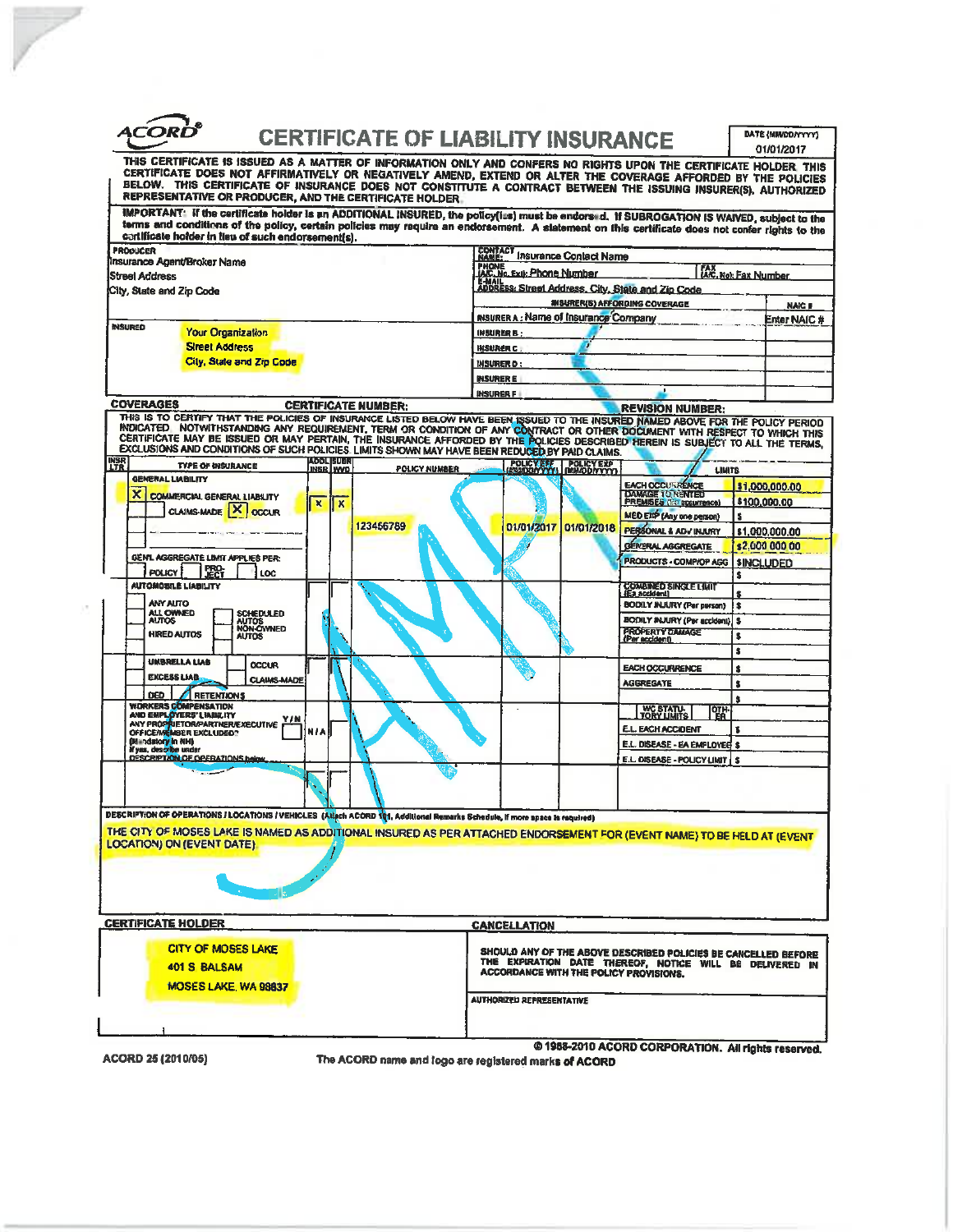POLICY NUMBER: (must match policy number on **Certificate of Insurance)** 

**COMMERCIAL GENERAL LIABILITY** CG 20 11 0413

THIS ENDORSEMENT CHANGES THE POLICY. PLEASE READ IT CAREFULLY.

## **ADDITIONAL INSURED - MANAGERS OR LESSORS OF PREMISES**

This endorsement modifies insurance provided under the following:

COMMERCIAL GENERAL LIABILITY COVERAGE PART

**SCHEDULE** 

**Designation Of Premises (Part Leased To You):** 

(List the City Facility(ies) you are using for your event)

Name Of Person(s) Or Organizations(s) (Additional Insured):

**City of Moses Lake** 401 S. Balsam **Moses Lake, WA 98837** 

**Included Additional Premium: \$** 

Information required to complete this Schedule, if not shown above, will be shown in the Declarations.

A. Section II - Who Is An Insured is amended to include as an additional insured the person(s) or organization(s) shown in the Schedule, but only with respect to liability arising out of the ownership, maintenance or use of that part of the premises leased to you and shown in the Schedule and subject to the following additional exclusions:

This insurance does not apply to:

- 1. Any "occurrence" which takes place after you cease to be a tenant in that premises.
- 2. Structural alterations, new construction or demolition operations performed by or on behalf of the person(s) or organization(s) shown in the Schedule.

However:

1. The insurance afforded to such additional insured only applies to the extent permitted by law; and

- 2. If coverage provided to the additional insured is required by a contract or agreement, the insurance afforded to such additional insured will not be broader than that which you are required by the contract or agreement to provide for such additional insured.
- **B.** With respect to the insurance afforded to these additional insureds, the following is added to Section Ill - Limits Of Insurance: If coverage provided to the additional insured is required by a contract or agreement, the most we will pay on behalf of the additional insured is the amount of insurance:
- 1. Required by the contract or agreement: or
- 2. Available under the applicable Limits of Insurance shown in the Declarations: whichever is less. This endorsement shall not increase the applicable Limits of Insurance shown in the **Declarations**

CG 20 11 0413

C Insurance Services Office, Inc., 2012

Page 1 of 1